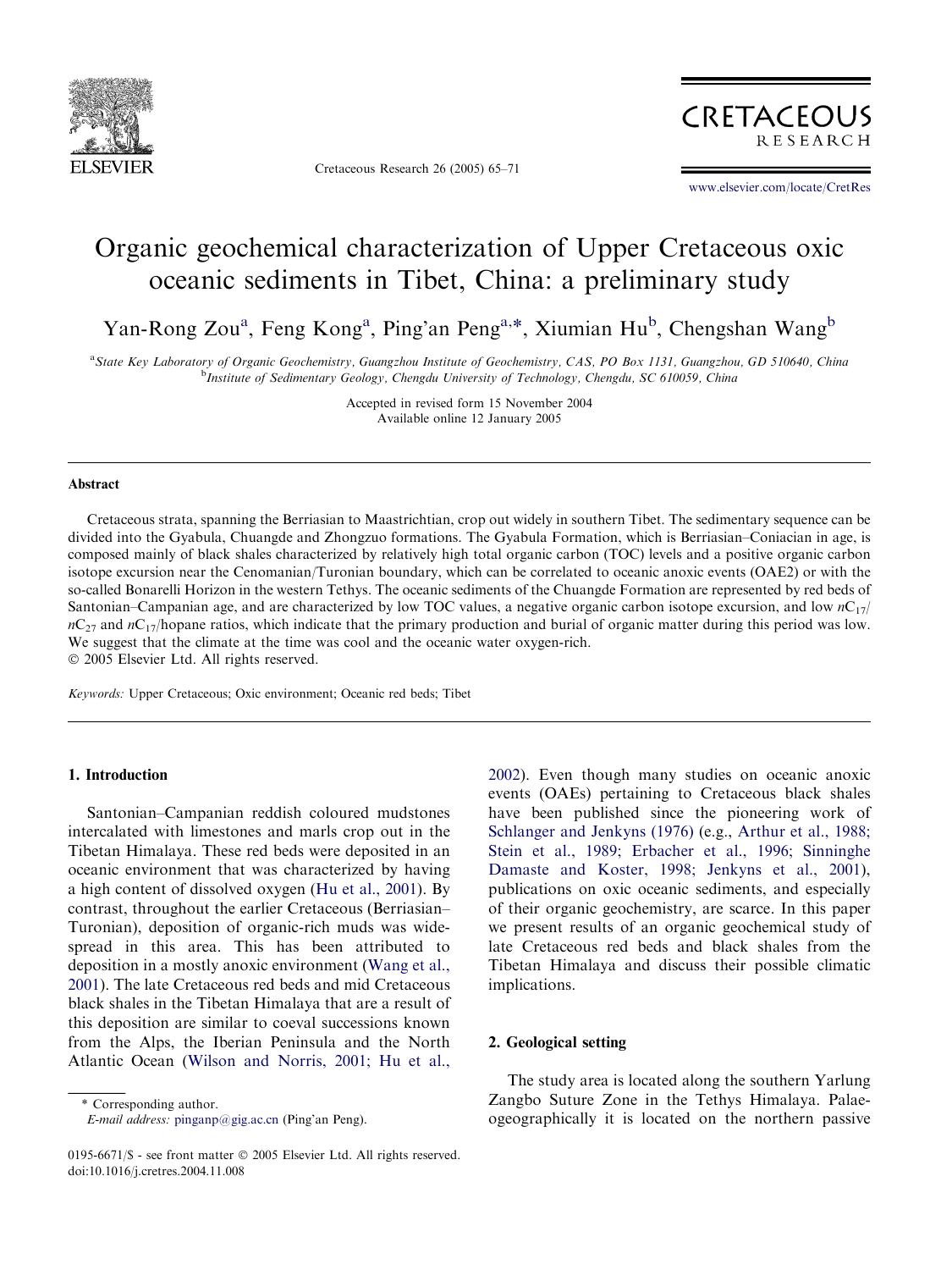

Fig. 1. Generalised geological map of the central part of southern Tibet showing the locations of the sections studied. 1, Gamba; 2, Chuangde; 3, Gyabula.

continental margin of the Indian Plate (Fig. 1). Three Cretaceous sections, Chuangde, Gyabula and Gyamba, were studied in detail because they represent different depositional settings ([Willems and Zhang, 1993; Wang](#page-6-0) [et al., 2001](#page-6-0)).

During the mid Cretaceous the study area was at a latitude of ca.  $21^{\circ}$ S [\(Patzelt et al., 1996\)](#page-6-0) and surrounded by an ocean connected eastward to the Pacific Ocean and westward to the Mediterranean Tethys [\(Wang](#page-6-0) [et al., 2001](#page-6-0)). The early and mid Cretaceous sedimentary deposits consist of intercalated fine-grained quartzose and calcareous sandstones, black shales/mudstones and hemipelagic limestones, which reflect deposition on a deepening shelf and its upper slope. The succession has been subdivided into, in ascending order, the Dongshan, Chaquela, Lengqingre, Xiawuchubo, Jiubao and Zhongshan formations, and has been described in detail by [Wen](#page-6-0) [\(1974\)](#page-6-0) and [Wan \(1992\).](#page-6-0)

The late Cretaceous (especially Santonian–Campanian) reddish coloured mudstones in Gyangze area, which are intercalated with marls and limestone beds, overlie the mid Cretaceous ''black shales''. This marine sequence was recently redefined and described by [Li](#page-6-0) [et al. \(1999\)](#page-6-0) and [Wang et al. \(2001\),](#page-6-0) and was subdivided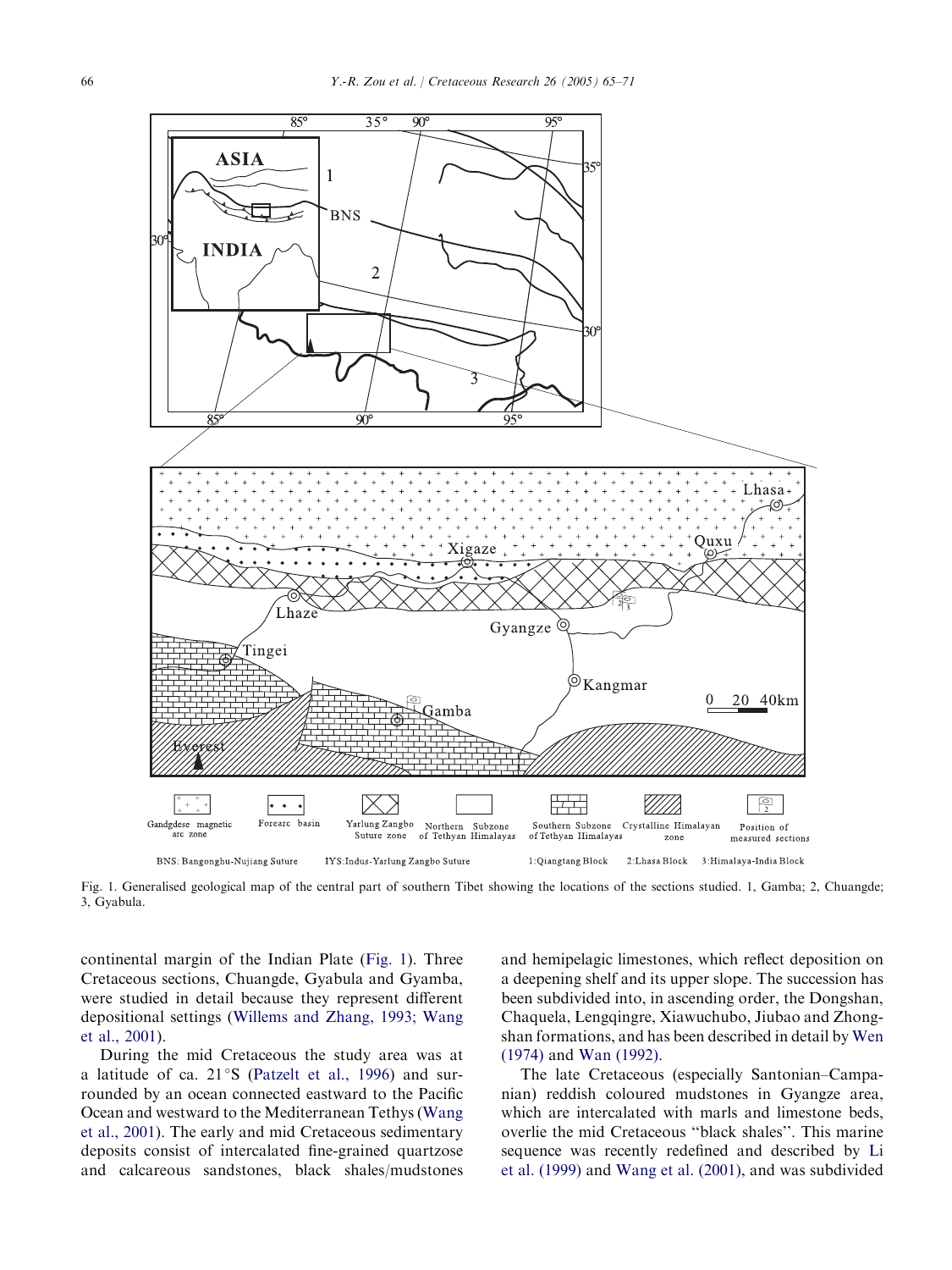into the Gyabula, Chuangde and Zhongzuo formations. The subdivision of stages and detailed descriptions have been carried out by [Wan \(1992\), Willems and Zhang](#page-6-0) [\(1993\), Wang et al. \(2001\)](#page-6-0) and [Zhao and Wan \(2003\).](#page-6-0) The stratigraphic framework and planktonic foraminiferal zones are summarized in Table 1, which also includes correlations of the three sections examined.

#### 3. Material and methods

"Anoxic" sediment samples were collected from the Gyabula Formation at Gyabula, and from the Lengqingre, Xiawuchubo and Jiubao formations at Gamba. Red-bed samples were collected from the Chuangde Formation at Chuangde. During sampling the weathered sediments were first removed from the surface of the section. Samples weighing about 1 kg were collected from the black shales of the Gyabula and Gamba sections, whereas samples weighing at least 2 kg were taken from the red beds of the Chuangde Formation.

The analytical procedures used in this study are standard ([Durand and Nicais, 1980\)](#page-5-0) in organic geochemistry. Briefly, rock samples were selected through handpicking and any contaminated matter was removed. They were then washed in distilled water and 0.1 M HCl, dried at 40 °C, then ground and sieved through a 125-µm mesh sieve. The powdered samples were used for total organic carbon (TOC) analysis using a LECO TOC analyzer and for solvent extraction. Soluble organic matter was obtained by chloroform extraction using a Soxhlet apparatus. During extraction the samples and blanks were analyzed in order to monitor whether any samples were contaminated during this procedure.

Extracted soluble organic matter (SOM) was concentrated using a Rotavapor and separated by column chromatography. The fraction of saturated hydrocarbons was subjected to GC-MS analysis for the identification of compounds. The residue after Soxhlet extraction was processed with HCl and HF to isolate kerogen (insoluble organic matter). The kerogen concentrate was washed with distilled water and dried at

Table 2 TOC and  $\delta^{13}$ C values for the samples examined from Gyabula and Chuangde sections

Sample TOC (wt  $\%$ )  $\delta^{13}C^a$  ( $\%$  vs. PDB)

| CD <sub>235</sub> | 0.02 | $-25.28$ |
|-------------------|------|----------|
| CD210             | 0.02 | $-24.80$ |
| CD195             | 0.04 | $-25.83$ |
| CD36W3            | 0.03 | n.d.     |
| CD35W2            | 0.03 | $-25.96$ |
| CD180             | 0.03 | $-26.07$ |
| CD150             | 0.02 | $-26.49$ |
| CD110             | 0.03 | $-25.86$ |
| CD094             | 0.06 | $-26.14$ |
| CD045             | 0.04 | $-26.46$ |
| CD025             | 0.09 | $-25.60$ |
| CD005             | 0.12 | $-25.78$ |
| <b>CD31C1</b>     | 0.13 | n.d.     |
| CD29C3            | 0.19 | n.d.     |
| CD29C2            | 0.22 | n.d.     |
| CD28C3            | 0.24 | n.d.     |
| <b>CD28C1</b>     | 0.17 | $-25.36$ |
| CD27W3            | 0.15 | $-25.50$ |
| CD27W1            | 0.15 | $-25.42$ |
| CD26S1            | 0.24 | $-25.85$ |
| $CD25-2$          | n.d. | $-25.02$ |
| CD25W1            | 0.20 | $-24.37$ |
| CD25C1            | 0.22 | n.d.     |
| CD24W1            | 0.50 | $-24.82$ |
| CD24C3            | 0.33 | $-24.32$ |
| CD23C1            | 0.12 | $-25.91$ |
| CD22Cl            | 0.13 | $-25.76$ |

n.d., not detected/measured.<br><sup>a</sup> Average value of the two measurements with an error < 0.3% (PDB).

<span id="page-2-0"></span>

| Table 1 |                                                                                                                   |  |
|---------|-------------------------------------------------------------------------------------------------------------------|--|
|         | Stratigraphic framework, planktonic foraminiferal zones, and the relationship between the three sections examined |  |

| Gyabula and Chuangde sections |                    | Stage         | Gamba section      |            |
|-------------------------------|--------------------|---------------|--------------------|------------|
| Formation                     | Zone               |               | Zone               | Formation  |
| Zhongzuo                      |                    | Maastrichtian |                    |            |
| Chuangde                      | G. stuartiformis   |               | G. stuartiformis   | Zhongshan  |
|                               | G. ventricosa      | Campanian     | G. ventricosa      |            |
|                               | G. elevata         |               | G. elevata         |            |
|                               | D. asymetrica      | Santonian     | D. asymetrica      |            |
| Gyabula                       |                    | Coniacian     | D. concavata       | Jiubao     |
|                               |                    |               | D. primitiva       |            |
|                               |                    |               | M. renzi           | Xiawuchubo |
|                               |                    | Turonian      | H. Helvetica       |            |
|                               | W. archaeocretacea |               | W. archaeocretacea |            |
|                               |                    |               | R. cushmani        | Lengqingre |
|                               |                    | Cenomanian    | R. reicheli        |            |
|                               |                    |               | R. brotzeni        |            |
|                               |                    | Albian        |                    |            |
|                               |                    |               |                    |            |
|                               |                    | Berrasian     |                    |            |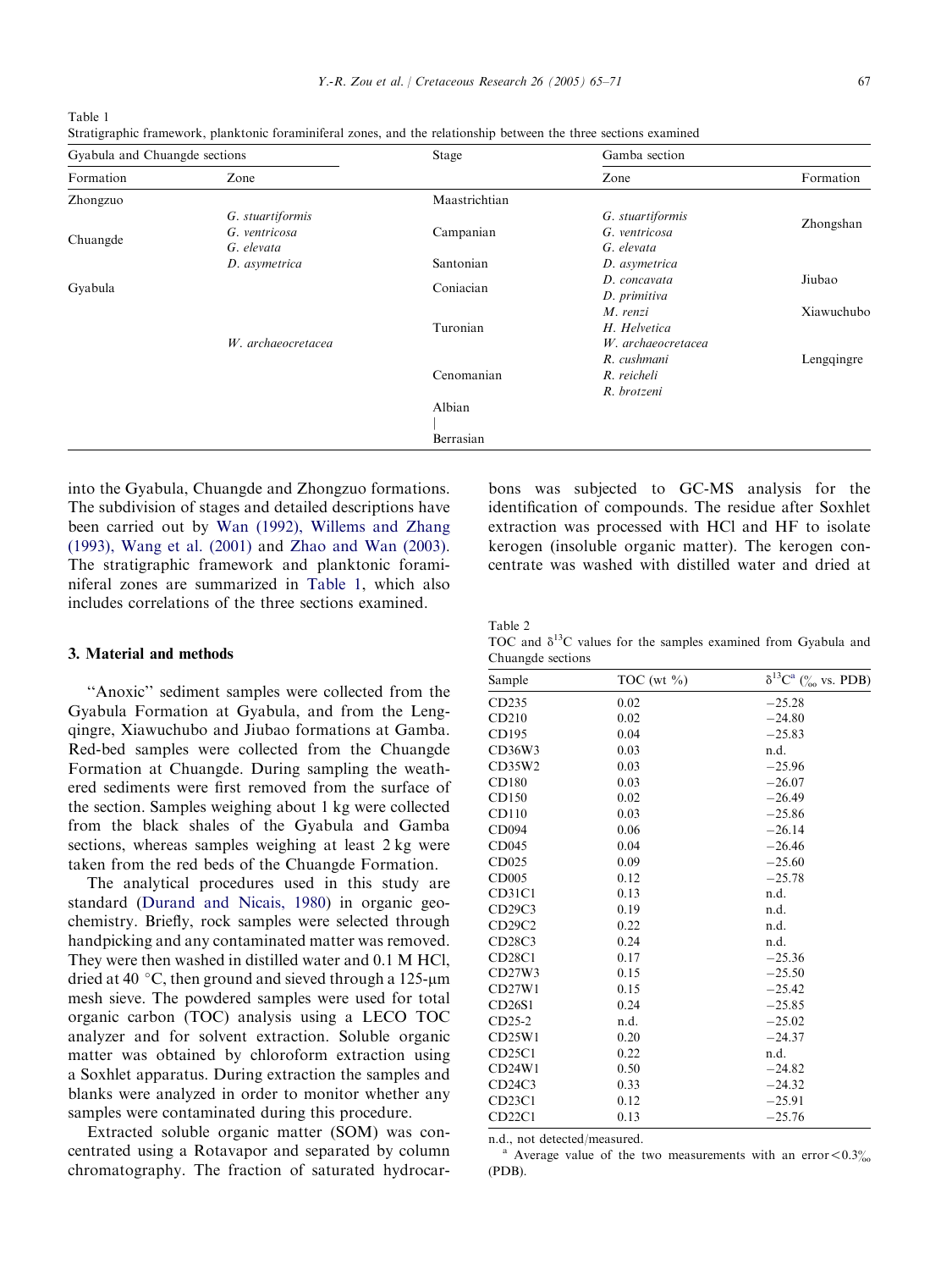<span id="page-3-0"></span> $40^{\circ}$ C, then treated with chloroform to remove solventsoluble organic matter. Elemental analysis of the kerogen was performed using a Heraeus CHN-O-Rapid analyzer, and stable carbon isotope ratio analysis was carried out using a Delta Plus XL. An ''Indiana'' standard was used for IRMS calibration and the calibrated  $CO<sub>2</sub>$  was used as test gas to calibrate the isotope ratios of the samples measured. The precision of the Delta Plus XL is  $< 0.3\%$  (PDB) for IRMS.

#### 4. Results

A total of 27 samples from the Gyabula and Chuangde sections and seven from the Gamba section were collected. Twenty-six TOC measurements and 21 stable carbon isotope values for solid organic matter (kerogen) were obtained by elemental analysis and IRMS, respectively. The TOC and stable carbon isotope data are given in [Table 2.](#page-2-0) Both sets of values were measured for the majority of samples from the Gyabula and Chuangde sections. Not surprisingly it was found that the TOC values are very low and the stable carbon isotope compositions of the kerogen are very light in the red beds. The TOC and stable carbon isotope composition of solid organic matter from the Gamba section were not measured in this study. Previous work has shown that the TOC range for the black shales in the section is 0.2–1.7 wt% [\(Hu et al., 2001](#page-6-0)).

GC-MS analysis was carried out on 20 samples from Gyabula and Chuangde sections, and again seven samples from Gamba section. A high content of  $nC_{17}$  hydrocarbon and a low amount of  $nC_{27}$  hydrocarbon and hopane were indicated for the black shales. In contrast, the red beds have a generally low content of  $nC_{17}$  hydrocarbon and a high content of  $nC_{27}$  hydrocarbon and hopane.

## 5. Discussion

Our results show that the black shales are comparatively rich in organic matter (TOC always higher than 0.2%) by comparison with the red beds (TOC generally less than 0.1%) (Fig. 2), the TOC decreasing gradually



Fig. 2. Variation in TOC (%), carbon isotope composition of organic carbon ( $\delta^{13}C_{\text{org}}$ , per mil relative to PDB standard) and carbon isotope composition of carbonate rock ( $\delta^{13}C_{\rm carb}$ , per mil relative to PDB standard). Samples from the Chuangde and Gyabula formations are from the Chuangde and Gyabula sections (left), respectively; those from the Lengqingre and Xiawuchubo formations are from the Gamba section (right). Data for the Jiubao Formation are not shown. Correlation of the sections is based on microfossil zones ([Wang et al., 2001](#page-6-0)).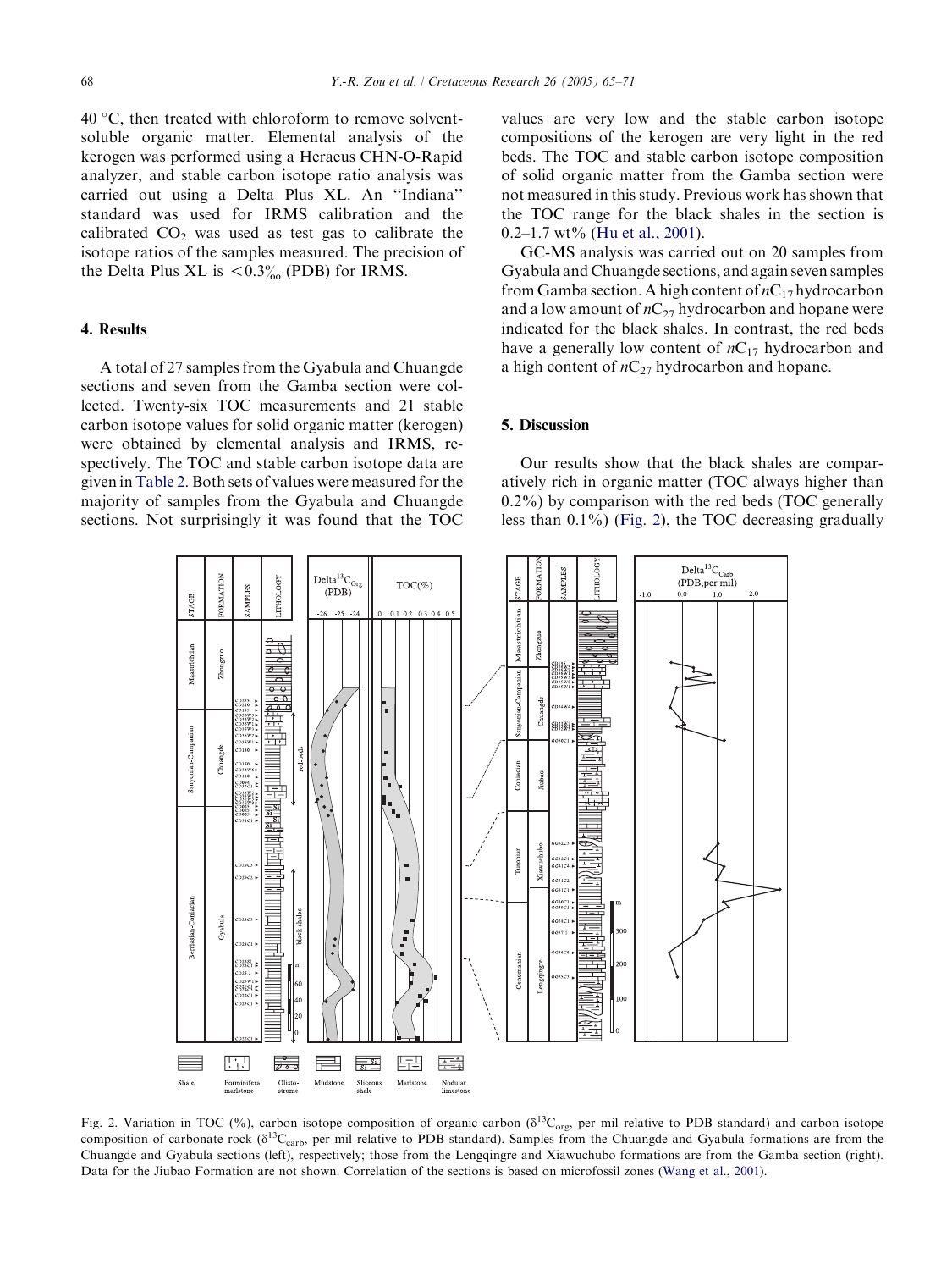from the mid to the late Cretaceous deposits. The stable carbon isotope composition of the kerogen shows that the red beds have more negative values than the black shales [\(Fig. 2\)](#page-3-0).

Although the TOC values for the mid Cretaceous black shales are relatively high, pyrite concretions and an abundance of the bottom-feeding trace fossil Chondrites indicate dysoxic rather than anoxic bottomwater conditions. This is consistent with previously determined TOC values for black shales in southern Tibet, which are lower than those in the western Tethys ([Farrimond et al., 1990\)](#page-6-0); in Europe the TOC in mid Cretaceous black shales is typically higher than 10%, and falls within range of 1.3–31.2% ([Farrimond et al.,](#page-6-0) [1990](#page-6-0)). The lower values in southern Tibet may be attributed to either reduced preservation of organic carbon [\(Wang et al., 2001](#page-6-0)) or lower primary productivity, although the positive  $\delta^{13}C_{\text{carb}}$  excursion recorded in southern Tibet sections might indicate an increase in bioproductivity near the Cretaceous/Palaeogene boundary.

Several compounds were identified in the soluble organic matter (SOM) that was analyzed using GC-MS. The precursors of  $nC_{17}$  and  $nC_{27}$  indicate origins in algae and terrestrial organic matter, respectively. The presence of hopane implies that some of the organic matter is of bacterial origin. Both the  $nC_{17}/nC_{27}$  and  $nC_{17}/h$ opane ratios for the red beds are lower than those of the black shales. Generally, the  $nC_{17}/nC_{27}$  ratios are greater than 0.2 in the latter but <0.1 in the red beds; most  $nC_{17}/$ hopane ratios are greater than 10.0 in the black shales and usually less than 10.0 in the red beds. A high  $nC_{17}/$  $nC_{27}$  ratio indicates less terrestrial input, whereas a high  $nC_{17}$ hopane ratio usually suggests that the algal input and/or preservation was higher than that of bacterial origin in the sedimentary organic matter. The higher  $nC_{17}/nC_{27}$  and  $nC_{17}/$ hopane ratios for the black shales, by comparison with the red-bed ratios, indicate that algal remains dominate the organic matter in the mid-Cretaceous black shales (Fig. 3). The low  $nC_{17}/nC_{27}$  and  $nC_{17}/h$ opane ratios for the red beds suggest that a mixture of bacteria and terrestrial remains is preserved



Fig. 3. Variation in  $nC_{17}/nC_{27}$  and  $nC_{17}/n$  opane ratios during the mid and late Cretaceous. Samples from the Chuangde and Gyabula formations are from the Chuangde and Gyabula sections (left), respectively; those from the Lengqingre and Xiawuchubo formations are from the Gamba section (right). Ratios of  $nC_{17}/nC_{27}$  were in total ion current (RIC) of GC-MS. Ratios of  $nC_{17}/h$ opane were calculated in RIC and m/z 191 mass chromatogram by area, respectively. For key to lithologies, see [Fig. 2](#page-3-0).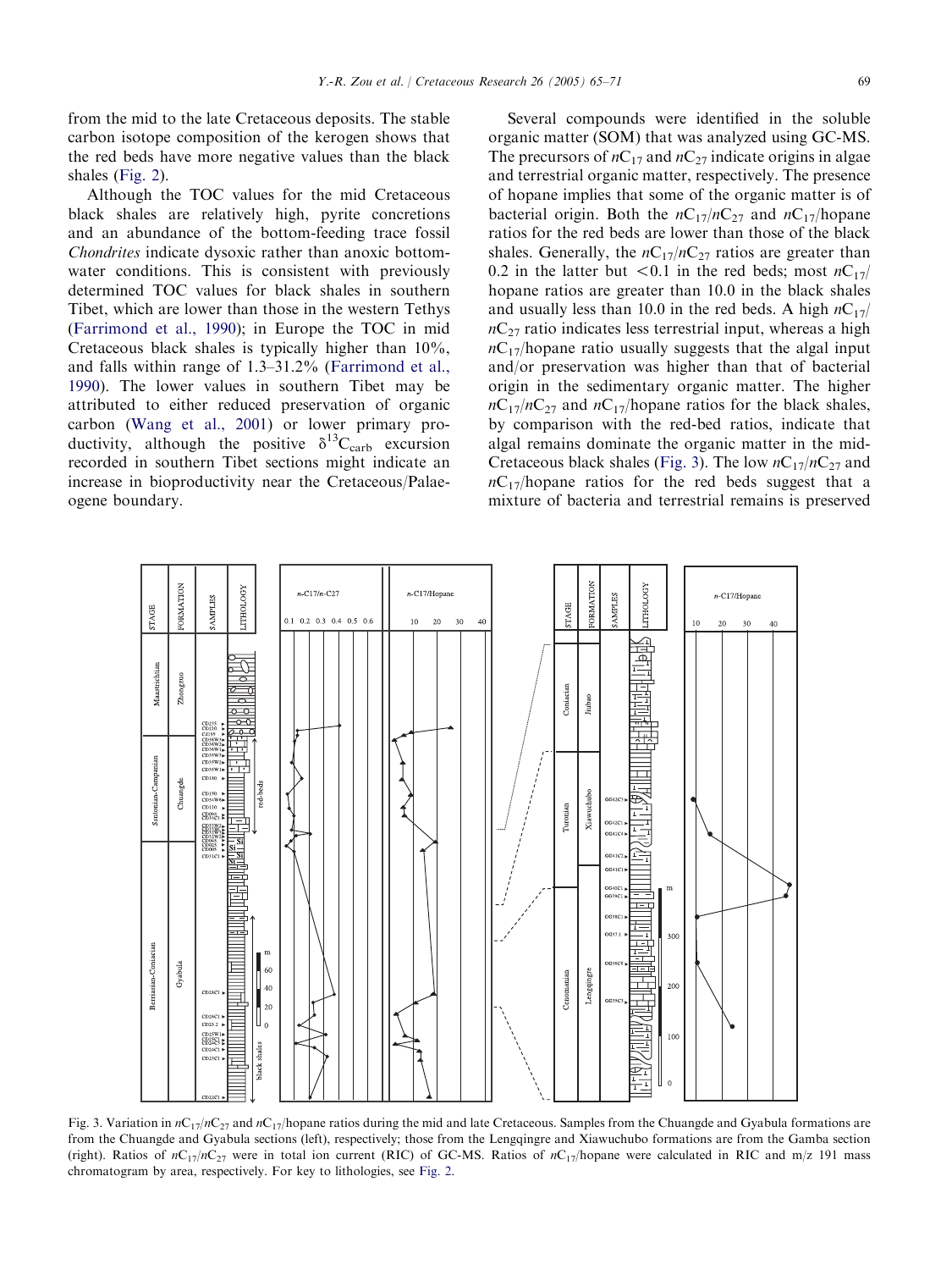<span id="page-5-0"></span>in these beds. In addition, the positive  $\delta^{13}C_{\text{carb}}$  excursion that occurs in the mid Cretaceous deposits ([Yin and](#page-6-0) [Wang, 1998; Wang et al., 2001\)](#page-6-0) and the negative  $\delta^{13}C_{\rm carb}$  excursion in the red beds [\(Hu et al., 2001](#page-6-0)) reflects the fact that burial of organic carbon in the red beds was less than in the black shales.

The results of our chemical analysis of major elements show that in the red beds the Ba/Al ratio, as an indicator of marine primary productivity [\(Thompson](#page-6-0) [and Schmitz, 1997\)](#page-6-0), is lower than that in the black shale (Fig. 4). This suggests that primary productivity in the ocean was low during red-bed deposition, which is in agreement with negative  $\delta^{13}C_{org}$  and low  $nC_{17}/nC_{27}$ ratios in the red beds.

During the early Cretaceous, a carbonate platform developed along the margin of north Tethys [\(van de](#page-6-0) [Schootbrugge et al., 2000](#page-6-0)) and the Tethyan Himalaya ([Jadoul et al., 1998\)](#page-6-0). In Tibet, the sedimentary record indicates that the maximum transgression occurred towards the end of the Cenomanian ([Wan, 1992\)](#page-6-0), which is in agreement with the reconstruction by [Sliter \(1976\)](#page-6-0) of global sea-level changes through this period. At the same time, the climate was warmest and the atmospheric level of  $CO<sub>2</sub>$  probably highest ([Scholle and Arthur,](#page-6-0)



Fig. 4. Ba/Al ratios and  $A_1 O_3$  content variation in the late Cretaceous red beds. Low ratios of Ba/Al indicate a low supply of nutrients in the ocean. The limited variation in percentage of  $Al_2O_3$  in the sediments suggests that the dilution of terrestrial organic matter was fairly constant. The samples are from Chuangde (Zhongzuo and Chuangde formations) and Gyabula (Gyabula formation) sections, respectively. For key to lithologies, see [Fig. 2.](#page-3-0)

[1980; Barnes, 1999\)](#page-6-0). The increase in  $CO<sub>2</sub>$  was linked by [Fisher \(1984\)](#page-6-0) to volcanism and by [Larson \(1991\)](#page-6-0) to a mantle superplume. With the increase in atmospheric  $CO<sub>2</sub>$  and temperature, the sea level gradually rose during the late Cretaceous and the climate became warm and humid. As a result, increased primary productivity led to the deposition and burial of relatively more organic matter in oceanic sediments, as indicated by their relatively high TOC content.

Because much organic carbon was generated and buried during the mid Cretaceous,  $CO<sub>2</sub>$  in the atmosphere gradually decreased and oxygen increased toward the end of Cretaceous. This would have induced significant cooling of the climate, increased levels of  $O<sub>2</sub>$  in the oxygen reservoir (Arthur et al., 1988), and led to a lowering of sea level [\(Stoll and Schrag, 2000\)](#page-6-0). Associated with the cooling was aridity, a decrease in nutrient levels in the ocean and, hence, a reduction in primary productivity (Fig. 4). As both the atmosphere and the ocean were rich in oxygen, most of the organic matter in oceanic sediments was oxidized, with the result that only small quantities of marine and terrestrial origin were preserved ([Figs. 2, 3\)](#page-3-0).

### 6. Conclusions

The late Cretaceous oceanic red beds in Tibet are characterized by their low organic carbon content, a negative carbon isotope excursion, and lower ratios of both  $nC_{17}/nC_{27}$  and  $nC_{17}/h$ opane. These data suggest that the climate was cool and arid, and the oceanic water was well-oxygenated and poor in nutrients.

#### Acknowledgements

We are grateful to Drs. C. Li and J.Z. Liu for their assistance with the stable carbon isotopic analysis. We thank T.S. Xiang for his help in carrying out the GC-MS analysis, Prof. H. Hirano (School of education, Waseda University, Japan) and an anonymous referee for critical reviews and constructive comments on our original manuscript, and Prof. D.J. Batten for his help. This work was supported by State Key Foundation Project (Grant no. 200ICCA01800) and IGCP#463.

#### References

- Arthur, M.A., Dean, W., Pratt, L.M., 1988. Geochemical and climatic effects of increased marine organic carbon burial at the Cenomanian/Turonian boundary. Nature 335, 714–717.
- Barnes, C.R., 1999. Paleoceanography and paleoclimatology: an earth system perspective. Chemical Geology 161, 17–35.
- Durand, B., Nicais, G., 1980. Procedure for kerogen isolation. In: Durand, B. (Ed.), Kerogen: Insoluble Organic Matter from Sedimentary Rocks. Editions Technip, Paris, pp. 35–52.